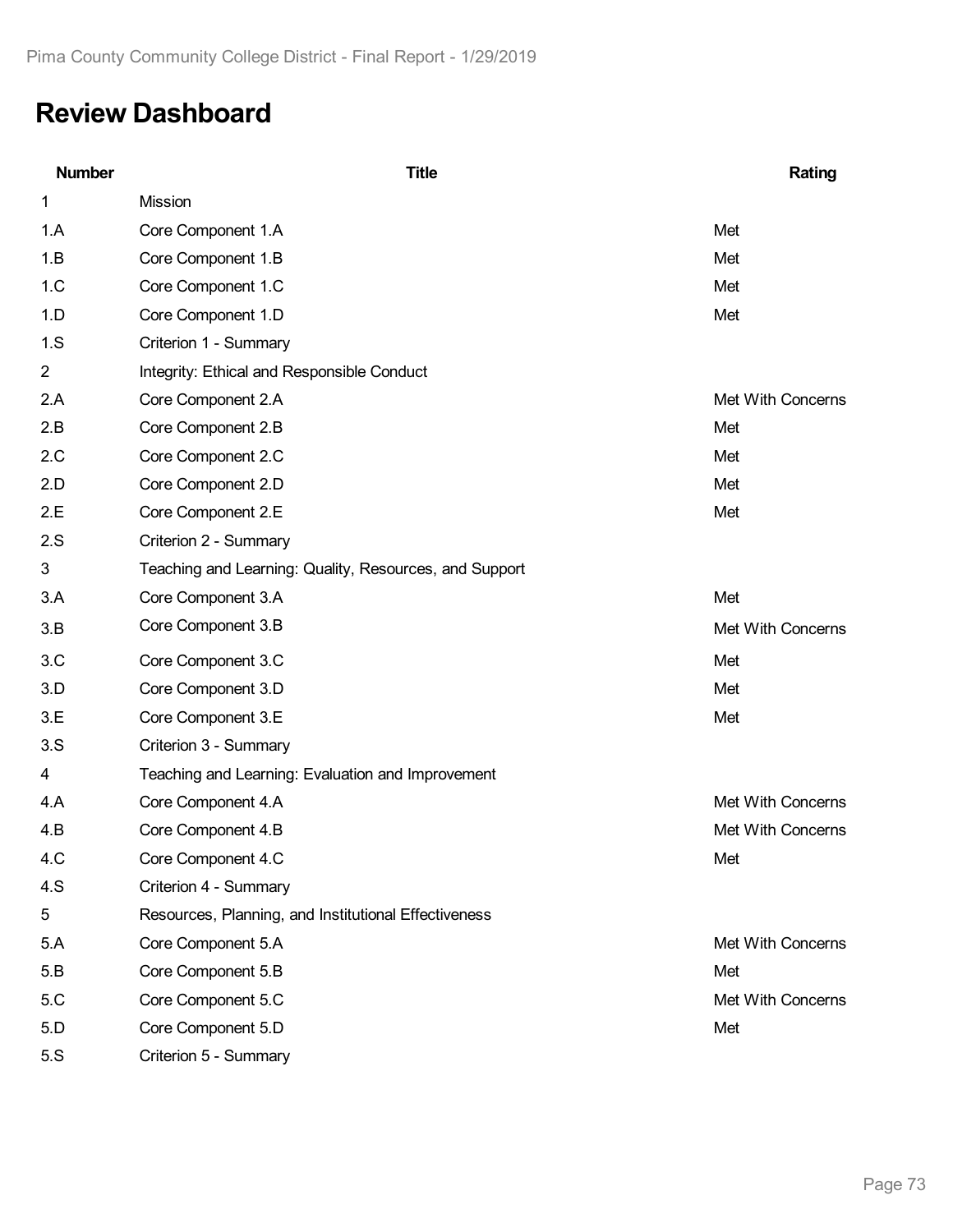## **Review Summary**

### **Interim Report(s) Required**

**Due Date** 6/1/2021

#### **Report Focus**

#### **Monitoring: Correction of Concerns Identified in the 2017 Audit from the Arizona Auditor General: Financial Reporting, Student Financial Assistance Cluster, TRIO Cluster, Information Technology, and Purchasing Controls**

The Team recommends that Pima Community College submit a follow-up interim monitoring report on Federal Compliance: Title IV Program Responsibilities; Criterion 2, Core Component 2.A; and Criterion 5, Core Component 5.A. The report will address two fiscal years of corrective action and data. The report will detail status on the identified items with the time to correspond with the release of the Fiscal Years 2019 and 2020 Single Audit Report findings to ensure that the college can address federal compliance and auditor concerns.

- 1. The report will provide documentation that concerns within the Student Financial Assistance Cluster have been addressed
	- 1. Provide a plan and timeline for ongoing tracking of data and participating students to prevent further lapses
- 2. The TRIO Cluster audit finding resolution be verified on the Fiscal Year 2018 audit and compliance activities be noted on the previously recommended monitoring report.
	- 1. Document that audit findings were found to be resolved in the FY 2018 audit.
	- 2. Document what compliance activities have been implement and how they are monitored for consistency.
- 3. The Higher Education Institutional Aid program which reappeared for Fiscal 2017 and has been identified on and off in past audits.
	- 1. Provide the plan and timeline that has been developed to ensure the Aid program remains in federal compliance.
	- 2. Describe the monitoring and improvement activities that have been implemented to ensure ongoing compliance.
- 4. Concerns over information technology: Security risk-assessment, Access controls, Configuration management, Information security policies and procedures, Information technology contingency planning.
	- 1. For each of the identified areas provide a description of the plans/procedures that are being implemented to correct concerns.
	- 2. For each of the identified areas describe the processes that have been developed to monitor and continue to improve how each of the area remains in compliance.
- 5. Internal controls over purchasing.
	- 1. Document the controls that have been put in place to bring purchasing into audit compliance.
	- 2. Describe the processes that have been created to maintain compliance and improve procedures.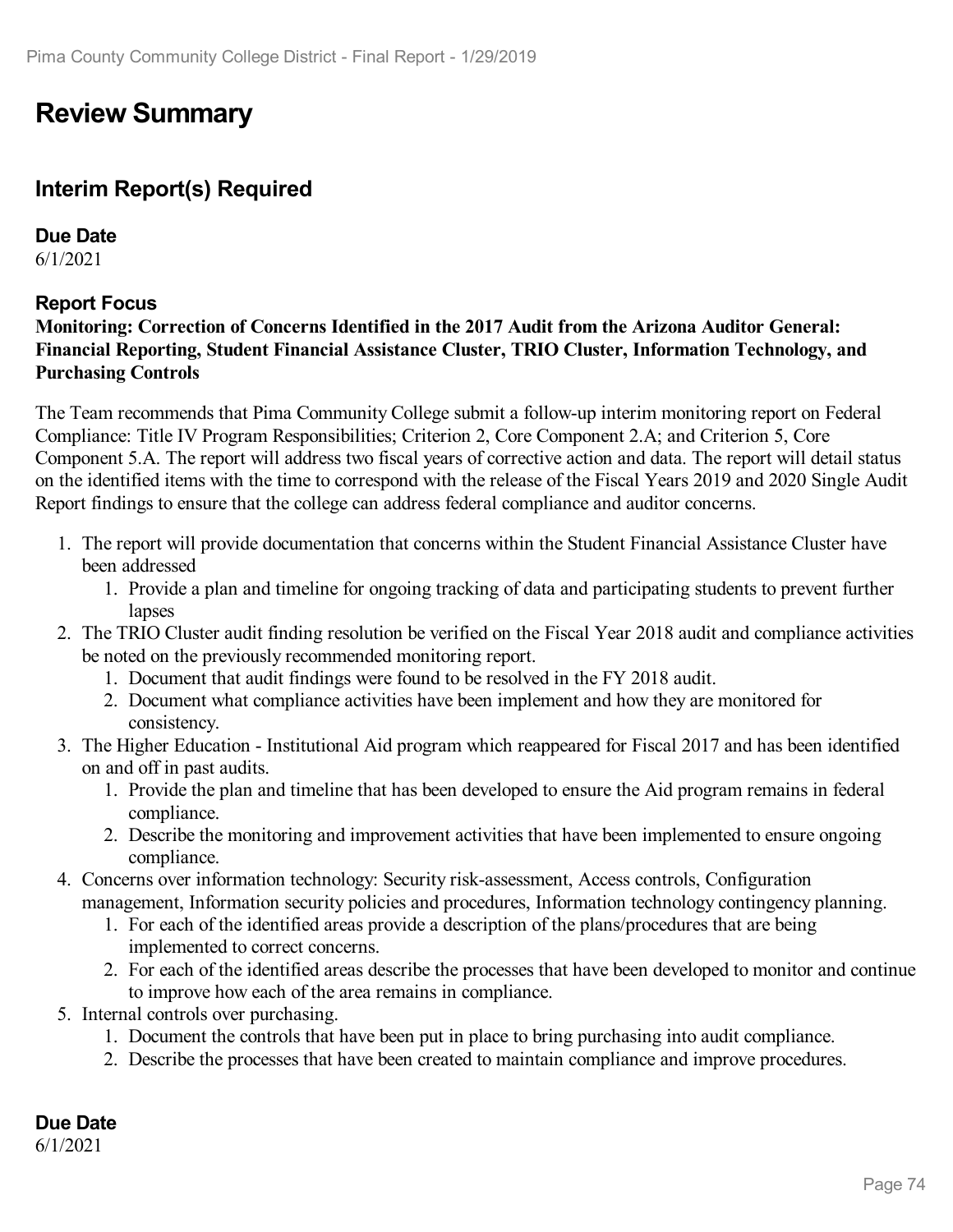#### **Report Focus**

#### **Monitoring: Assessment of General Education, Course, and Program Learning Outcomes; Faculty Participation; Integration of Assessment and Program Review results into the Budgeting Processes**

The team recommends a required follow-up interim report on Criterion 3, Core Component 3.B; Criterion 4, Core Component 4.A and Core Component 4.B; and Criterion 5, Core Component 5.C. The report should be submitted no later than June 2021. The report will demonstrate that PCC has maintained its focus, has implemented established practices, and has documented the results in order to achieve a meaningful process for the assessment of the general education (GELOs), course, and program learning outcomes and that those practices are being used to improve student learning. The report will also document growing participation of faculty in assessment, the use of eLumen to record results, and the use of data for improvement of content delivery and student learning. Finally, the report will demonstrate the processes developed for using learning outcome and program review data to substantiate funding for initiatives designed to improve student learning.

- 1. The interim report should contain the following documentation of the assessment of GELOs:
	- 1. Detailed documentation of faculty training on the eLumen system, faculty work with the office of AQI, and participation in the Assessment Academy events during 2019 and 2020.
	- 2. The rubrics used for GELOs assessment and a demonstration of how the rubric will result in data that are comparable and trackable.
	- 3. Detailed assessment that has been completed up to the reporting time for GELOs, including a list of courses, programs, and co-curricular activities utilized for the assessments.
	- 4. Several representative examples, data, and analysis of results from GELO assessment.
	- 5. A detailed summary providing specific examples of how analysis of assessment data has been used at the program and course levels for focused improvement of content delivery and student learning.
- 2. The interim report should contain the following documentation of the assessment of Program Learning Outcomes:
	- 1. Documentation of measurable program outcomes for all degrees, including Transfer Degree Programs.
	- 2. Detailed documentation of program assessment of those outcomes, including samples of the assessment of program learning outcomes**.**
	- 3. Several representative examples of how analysis of assessment data has been used at the program level for focused improvement of content delivery and student learning.
- 3. The interim report should contain the following documentation of the assessment of Course Learning Outcomes:
	- 1. Documentation of measurable course learning outcomes for all courses.
	- 2. Detailed documentation of course assessment of those outcomes.
	- 3. Several representative examples of how analysis of assessment data has been used at the course level for focused improvement of content delivery and student learning.
- 4. The interim report should contain the following documentation of the assessment of learning outcomes in cocurricular activities.
	- 1. Documentation of measurable learning outcomes for co-curricular activities (ideally connected to GELOs and/or program learning outcomes).
	- 2. Detailed documentation of assessment of the outcomes in activities.
	- 3. Representative examples of how analysis of assessment data is being used to improve activities.
- 5. The interim report should contain documentation of faculty participation.
	- 1. Description of a plan and timeline for increasing faculty participation.
	- 2. Description of professional development designed introduce faculty to effective rubric use, sharing of data through eLumen, and analyzing aggregated data.
- 6. The interim report should contain the following documentation of integration of learning outcomes and